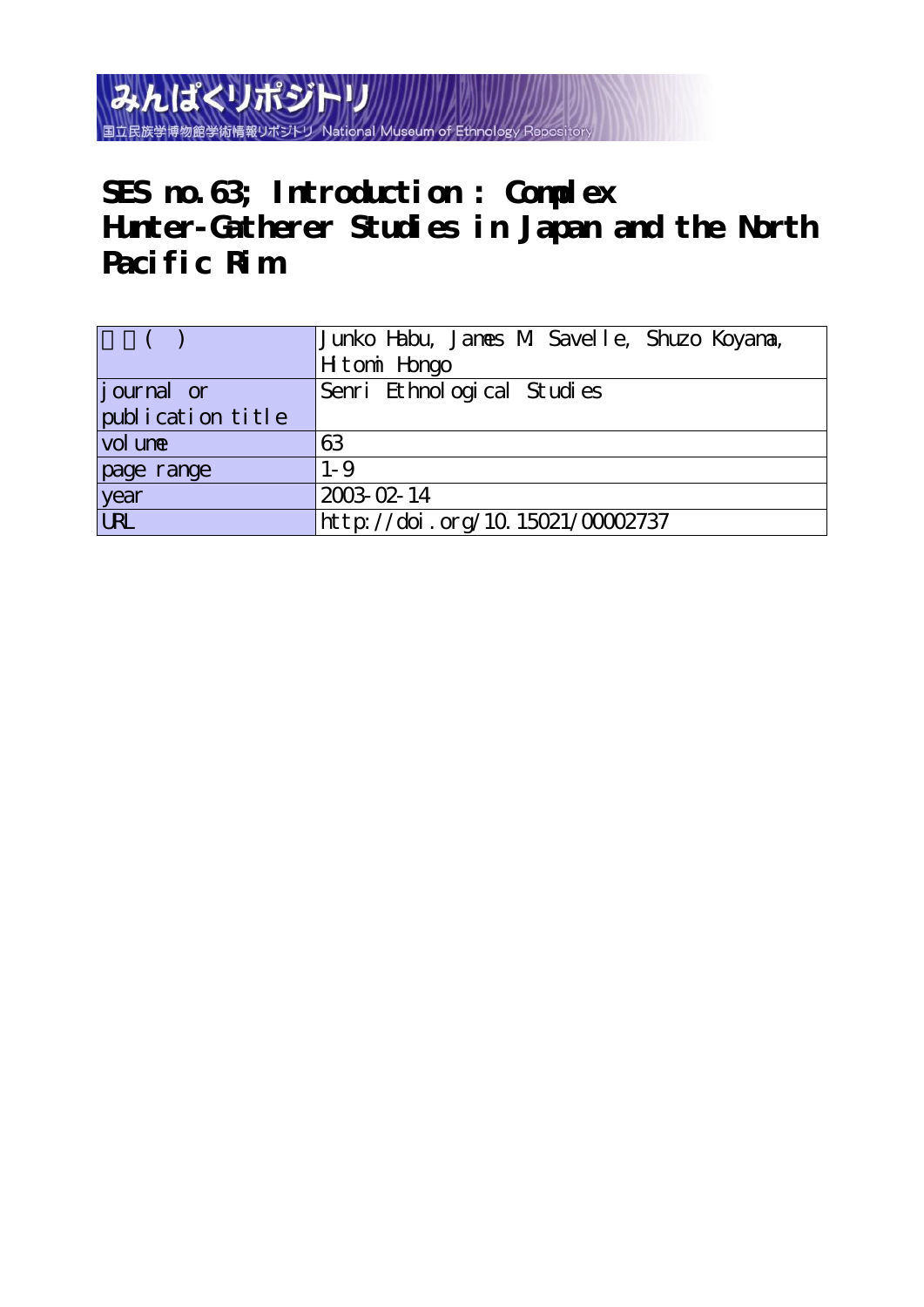# Introduction: Complex Hunter-Gatherer Studies in Japan and the North Pacific Rim

 Junko HABu Department of Anthropology University of California at Berkeley James M. SAvELLE Department of Anthropology McGill University Shuzo KoyAMA National Museum of Ethnology Hitomi HoNGo Primate Research Institute Kyoto University

## TWO DECADES AFTER AFFLUENT FORAGERS

 In 1981, Shuzo Koyama and David Hurst Thomas [1981a] published an edited volume entitled Affluent Foragers: Pacific Coasts East and West in the Senri Ethnological Studies series of the National Museum of Ethnology of Japan. The volume was the proceedings of the Third Annual Taniguchi Symposium held in Japan in 1979, the primary goal of which was to compare the foraging economies of prehistoric Japan and those of California [KOYAMA and THOMAS 198lb: 1]. ln the introduction to the volume, Koyama and Thomas noted the diverging paths in the later history of the two foraging societies in Japan and Califomia: the Jomon people of the Japanese Islands adopting the cultivation of paddy rice from Continental Asia in the middle ofthe first mi11emium B.C., whereas the native peoples in Califbrnia remained essentially as hunter-gatherers until the time of the European contact. Starting with the questions of when, how and under what circumstances the transition from foraging to agricultural economies took place, Koyama and Thomas stressed the necessity to develop a general model that explains the mechanisms of the transition from hunter-gatherers to agriculturalists on the basis of case studies from the North Pacific coasts of both Asia and North America. Articles that appeared in the volume included those dealing with hunter-gatherers and early farmers on the Pacific coast and interior of North America and the northwestern Pacific (Philippines and China), as well as with the Jomon people of the Japanese Islands.

 The early 1980s was also a period during which various scholars in the field of huntergatherer studies began to focus on the presence of "affluent" or "complex" hunter-gatherers both ethnographically and archaeologically. Works by Binford [1980, 1982], Woodburn [1980] and Testart [1982] all contributed significantly to illuminate the common presence of huntergatherer groups with a relatively high degree of sedentism, seasonally or spatially intensive subsistence strategies (typically characterized by food storage), and high population density. ln pardcular, Binford's distinction between residential mobility (movements of residential bases)

1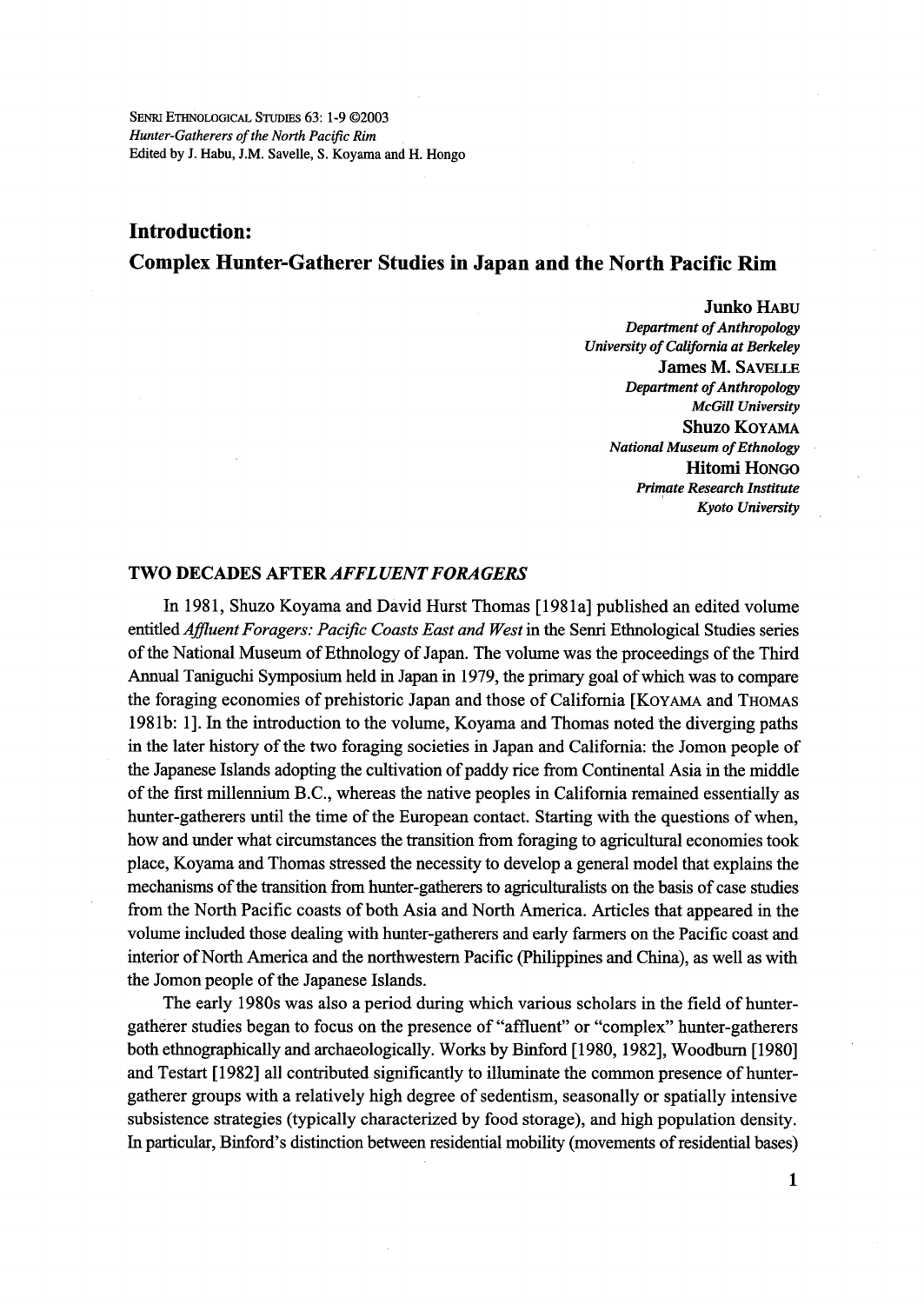and logistical mobility (movements of specially organized task groups to mass-harvest heterogeneously distributed resources), and the resulting distinction of collectors (groups with low residential mobility and high logistical mobility) from foragers (groups with high residential mobility and low logistical mobility) heavily influenced later studies in this research field. 'Ihe Thomas [1981] article in the *Affluent Foragers* volume is an early application of the model. Finally, the publication of the Price and Brown [1985b] volume entitled *Prehistoric Hunter-*Gatherers: The Emergence of Cultural Complexity not only made the concept of "complex" hunter-gatherers popular, but it also opened the door for the examination of the interrelationship between organizational complexity in subsistence-settlement systems [sensu BINFORD 1980] and the development of social inequality among hunter-gatherers. By the mid-1980s, conditions, causes and consequences of the emergence of complex hunter-gatherer societies became topics of considerable debate [see PRICE and BROWN 1985a].

 When considering the papers presented at the CHAGS (Conference on Hunting and Gathering Societies) Aomori sessions held in October 1998, we were stmck by the fact that the majority of the presented papers dealt with the archaeology of complex hunter-gatherers of the North Pacific Rim. These papers share a number of themes in common with articles published in the Koyama and Thomas [1981a] volume, yet the variety of theoretical issues addressed in these papers clearly refiect new research developments over the past two decades. ln discussions of post-conference publication plans, we came to the conclusion that a volume with a focus on variability and change in North Pacific Rim hunter-gatherers would have significant value. Thus, many of the papers included in Parts I and II of this volume are revised versions of the papers presented in the first session (Socio-political variations and changes in hunter-gatherers: theoretical perspectives), the third session (Hunter-gatherers in different envirorments: ecology, history and diversity), and the public symposia held in Aomori in 1998. Additionally, in order to expand the areal coverage within the North Pacific Rim region, articles by Savelle and Wenzel (Chapter 5) and Dillian (Chapter 6) were solicited.

 A factor that stimulated our publication plans was that these sessions were held in Aomori, a city where Sannai Maruyama, a 1arge settlement dated to the Early and Middle Jomon period, is located. At the time of the conference, more than 500 pit-dwellings had already been excavated at the site along with a number of various other types of features (see Chapter 9 by Okada). Participants ofthe conference had active discussions about the function and nature of the site, including the subsistence base, population size, and social organization ofthe site residents. Because of the potential contribution of the site data for modeling the development and long-term change in complex hunter-gatherer cultures and societies, we devote Part III of this volume to articles relating to the study of Sannai Maruyama.

 While a number of interesting themes are shared by papers in this volume, we believe that two themes in particular are worth mentioning here. The first is the long-term change in huntergatherer cultural andlor social complexity, and the second is variability among hunter-gatherer cultures in relation to their unique environmental and/or historical contexts.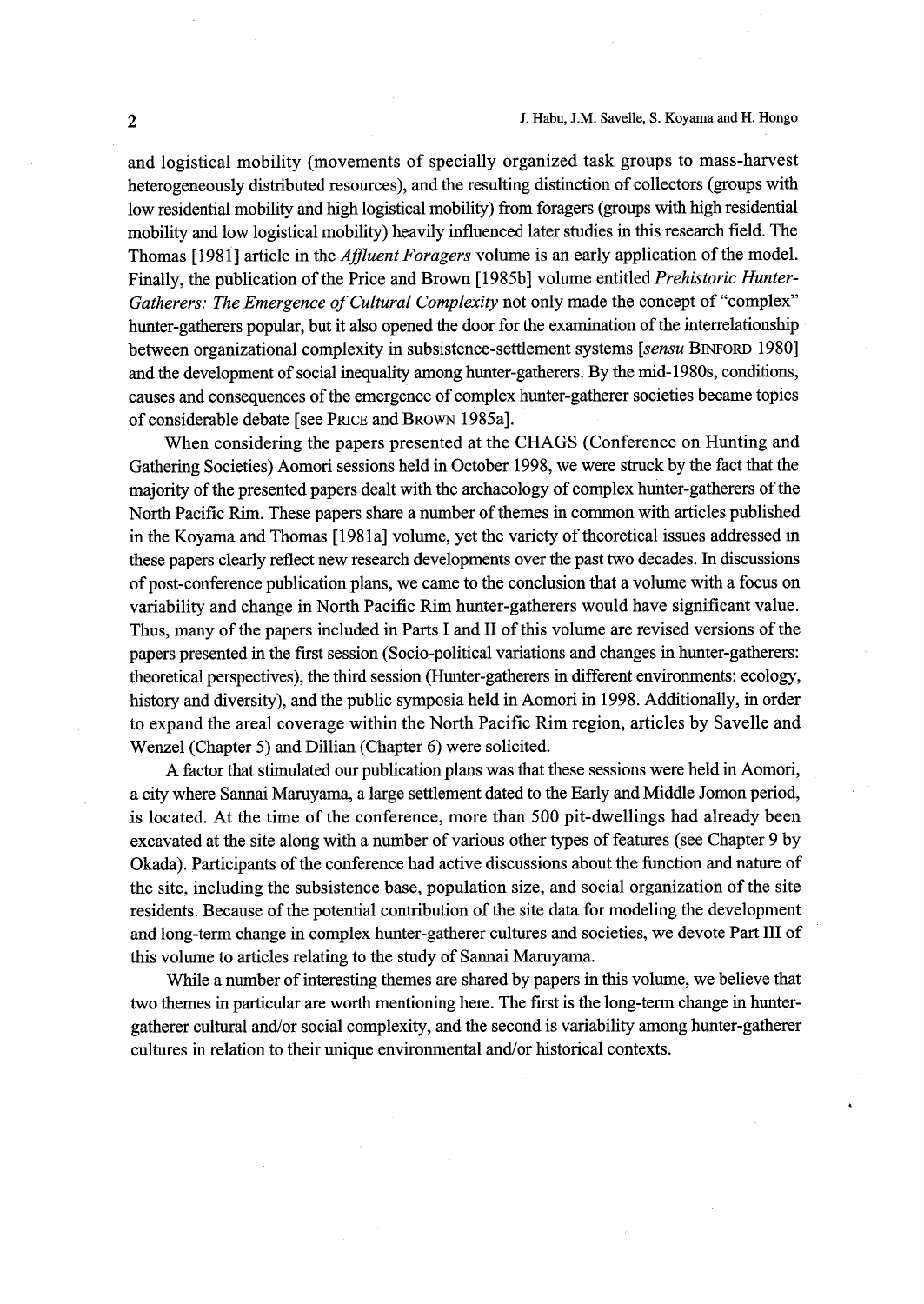# LONG-TERM CHANGE IN HUNTER-GATHERER CULTURAL AND SOCIAL **COMPLEXITY**

 lnterests in so-called "complex hunter-gatherers" over the past two decades have stimulated considerable discussions on the concept of cultural and social complexity. Price and Brown kept their definition quite general, stating that " $[c]$ *omplexity* refers to that which is composed of interrelated parts", and that "we fo11ow a general definition of cultural complexity that focuses on increases in societal size, scale and organization [PRicE and Brown 1985a: 7-8; emphasis in original]." Other scholars, on the other hand, have proposed that the concept be defined in a more restricted manner. For example, Arnold suggests that "[c]omplex, as I use it here, distinguishes those societies possessing social and labor relationships in which leaders have sustained or on-demand control over nonkin labor and social differentiation is hereditary" [ARNOLD 1996: 78; emphasis in original] (for definitions of complexity in non-hunter-gatherer studies, see also e.g., McGUIRE [1983]; TAINTER [1996]). While not all scholars agree with Arnold's perspective, over the past two decades researchers have become increasingly more focused on the issue of social inequality, including the emergence of hereditary social differentiation. The publication of the volume *Foundations of Social Inequality* edited by Price and Feinman [1995] clearly reflects this general shift in research interests. At the same time, in his recent writing, Price [2002: 418] questions whether status differentiation and social inequality can generally be attributed to more complex hunter-gatherers.

 Many of the authors in the present volume deal with the issue of cultural and social complexity either directly or indirectly. Ben Fitzhugh (Chapter 2) defines emerging complexity in terms of both social integration and social differentiation. By doing so, he decouples the concept of complexity from that of inequality. He also emphasizes that complexity is not a threshold characteristic but a scalar one. Following this discussion on the concept of complexity, Fitzhugh attempts to delineate the common mechanism of social evolution among many groups on the Pacific Northwest Coast of North America. While the long-term trajectories of Kodiak hunter-gatherers happen to represent a case in which the development of social complexity and that of political hierarchy go hand in hand, this decoupling allows the examination of various aspects of social complexity without necessarily focusing on political hierarchy. This reflects recent trends away from the progressivist model of social evolution (see also FiTzHuGH 2002).

 Other contributors focus more on the development of organizational complexity in subsistence and settlement than social complexity itself. In examining the emergence of the "collector" socio-economic system, which is characterized by high organizational complexity resulting from high logistical mobility, William Prentiss and James Chatters (Chapter 3) present a model of cultural diversification and subsequent decimation. According to them, the development of collector systems and the subsequent development of fu11y complex huntergatherer societies characterized by social stratification [e.g., MATSON and COUPLAND 1995] may have been a historically contingent event, rather than a result of the greater adaptive efficiency ofthe collector system. Hiroto Takamiya (Chapter 8) examines changes in residential mobility from the middle Late to Final Jomon on Okinawa Island in the context of population pressure and environmenta1 deterioration. Specifically, he suggests that fewer resources resulted in lower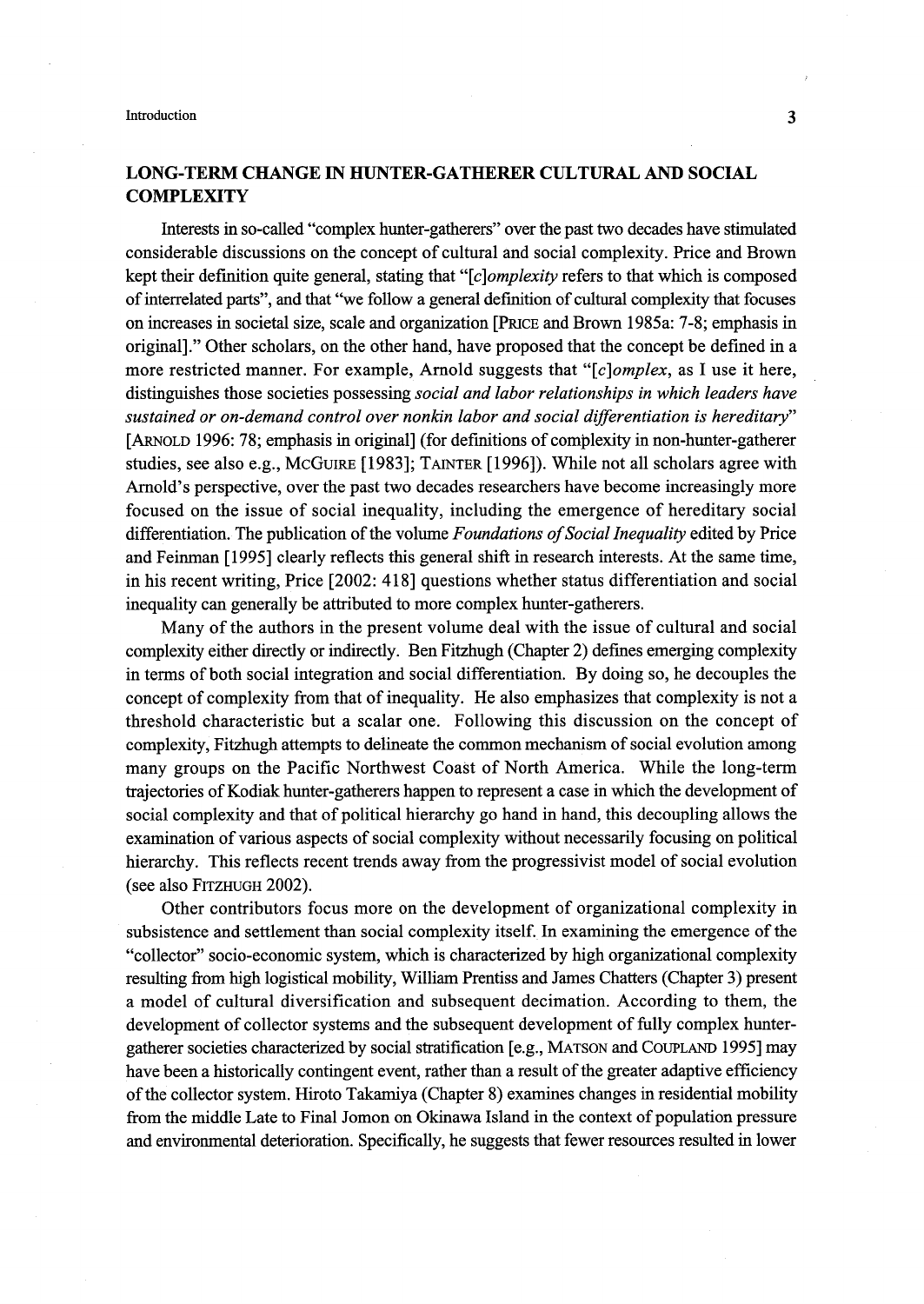population levels, but at the same time increased competition for sparse resources. Finally, studies by Yasuhiro Okada (Chapter 9) and Daisei Kodama (Chapter 13) both suggest the importance of collaborative work (construction of monumental structures such as stone circles) for maintaining social networks after the decline of Middle Jomon settlement systems that were characterized by 1arge settlements.

Emerging from the comparison of these chapters is the question of the interrelationship between the degree of social complexity sensu Fitzhugh (i.e., the degree of vertical and horizontal social differentiation and the degree of integration of the differentiated parts) and the degree of organizational complexity in subsistence-settlement systems. From the perspective of subsistence and settlement organization, it is evident that what Binfbrd [1980, 1982] defined as collecting systems (systems with various logistical strategies including food storage) are more complex than foraging systems. Whether organizational complexity in subsistence and settlement was a cause or precondition of the development of social complexity, including political hierarchy, is a different matter, however. In this regard, case studies assembled in this volume provide a rich data base to examine the interrelationships be'tween subsistence, settlement and the degree of social complexity (for discussions on long-term changes in hunter--gatherer cultures, see also HABu and FITzHuGH [2002]).

# PACIFIC RIM HUNTER-GATHERERS IN DIFFERENT REGIONS: ECOLOGY, HISTORY AND DIVERSITY

Another salient characteristic of many articles included in this volume is their emphasis on variability among hunter-gatherer societies of the North Pacific region. While the issue of variability was also a focal point of the Koyama and Thornas volume, the primary focus at that time was on hunter-gatherer adaptation to different environmental conditions. By contrast, many authors in the present volume emphasize the importance of historical contexts.

For example, in his examination of different types of political and social organization in the coastal regions of Alaska and the Russian Far East, Peter Schweizer (Chapter 4) emphasizes the importance of "cultural logic" in explaining regional variability in socio-political organization (namely, the distinction between what he calls "societies with internal hierarchies" and "societies with limited status positions"). Carolyn Dillian (Chapter 6) also presents a case study in which the emphasis is placed on a unique historical context, in this instance the development and maintenance of territoriality among prehistoric hunter-gatherers of northern California. She sees territoriality as both a spatial concept incorporating resources and defined by boundaries, and as a cognitive constmct distinguishing "us" from "them." James Savelle and George Wenzel (Chapter 5) examine prehistoric Thule Culture social relations in the Eastern Canadian Arctic on the basis of shared cultural origins with North Alaskan Inupiat. Vladimir Pitul'ko (Chapter 7) presents an interesting case study of prehistoric hunter-gatherers on Zhokhov Island in the eastern Siberian Arctic, in which polar bear hunting seems to have played a critical role in their subsistence strategies. This heavy reliance on polar bear is unknown among other prehistoric Arctic hunter-gatherer societies, and it may represent a historically unique case. It should be noted, however, that the site was apparently occupied on a seasonal basis, and thus it may represent a functionally-specific site within an otherwise "generalized"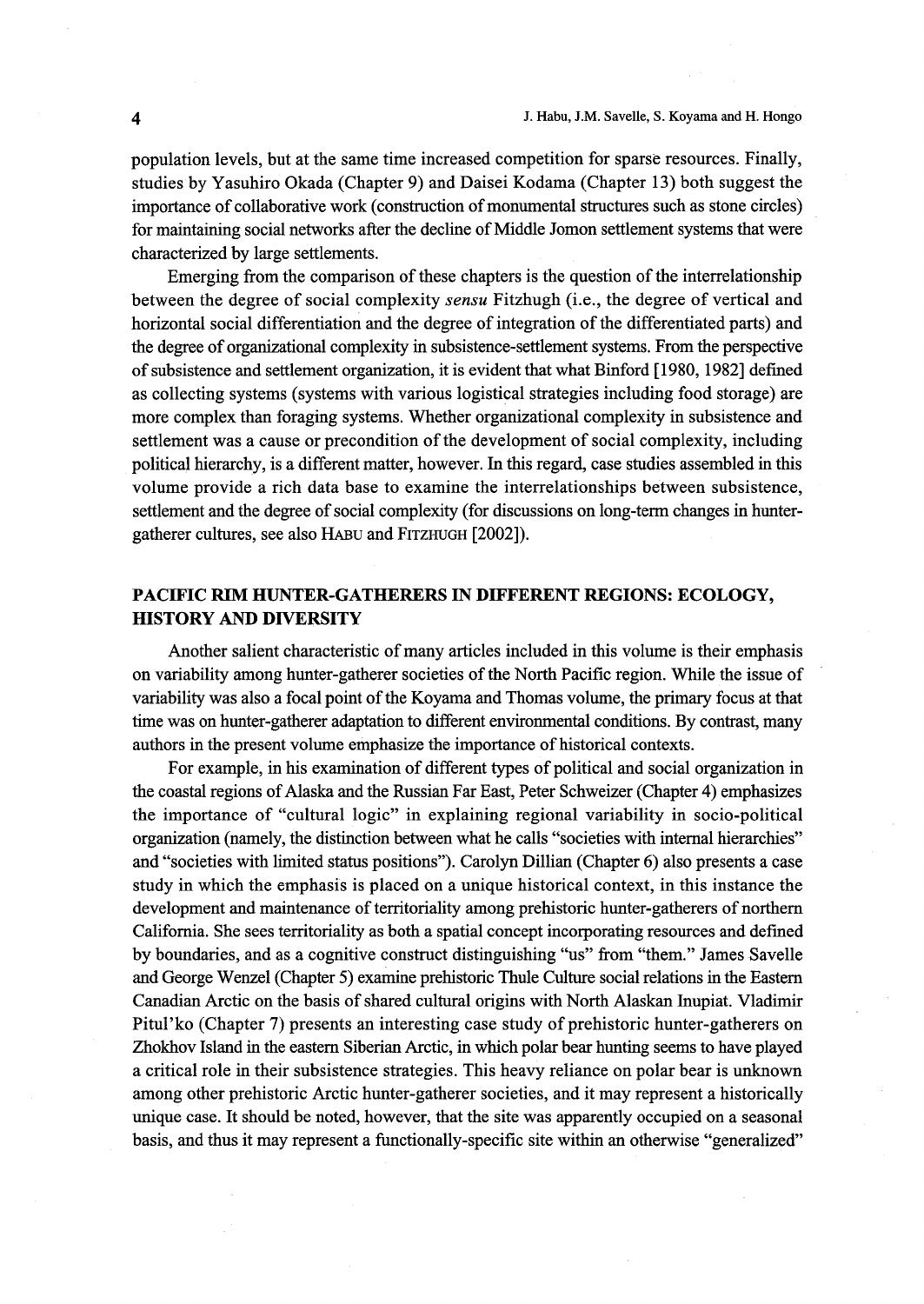Arctic hunter-gatherer economy.

 Variability in different geographic regions is discussed not only at the macro level but also at the micro level. Brian Chisholm and JUnko Habu (Chapter 12) present their results ofa carbon and nitrogen isotope analysis of an Early Jomon skeletal sample. Their results suggest that Jomon dietary patterns within the Japanese archipelago may show geographic clines. The results are particularly interesting when considering the role of maritime adaptation in the development of complex hunter-gatherer cultures [see e.g., FITZHUGH n.d.].

The issue of regional variability among hunter-gatherer groups in relation to environmental and/or historical factors is inseparable from the discussion of differences in long-term trajectories among various hunter-gatherer societies in the North Pacific Rim region. As Koyama and Thomas [198 lb] noted, the diverging paths between Jomon and the Pacific Coast hunter-gatherer groups of North America provide extremely interesting comparisons for the study of the transition from hunter-gatherer to agrarian societies. Examining this issue from another angle, the question of why the majority of prehistoric groups of the North Pacific Rim (both those in North America and insular groups includmg Jomon) remained essentially as nonagriculturalists for thousands of years needs to be addressed. Discussion by Yo-Ichiro Sato, Shinsuke Yamanaka and Mitsuko Takahashi (Chapter 1O) on the possibility of chestnut tending during the Jomon period suggests that the issue of environmental management needs to be more seriously considered.

#### THE CASE OF SANNAI MARUYAMA

 Having discussed the two main themes of this volume, several additional comments on articles included in Part III (Jomon Hunter-Gatherers at Sannai Maruyama and Its Vicinity: Prehistoric Hunter-Gatherers in Northeastern Japan) are appropriate. Part III presents several different types of articles. The Okada (Chapter 9) and Kodama (Chapter 13) articles deal with long-term changes in Jomon subsistence, settlement and society. Three articles (Chapter 1O by Sato, Yamanaka and Takahashi, Chapter 11 by Habu, Hall and Ogasawara, and Chapter 12 by Chisholm and Habu) present results of biological and chemical analyses of archaeological remains excavated from Sannai Maruyama and neighboring sites. Finally, Mark Hudson's article (Chapter 14) examines sociopolitical contexts of Sannai Maruyama archaeology in relation to contemporary discussions on Japanese identity. Together, these articles illuminate various aspects of archaeology at Sannai Maruyama and its vicinity.

 The Okada and Kodama articles present their interpretations of long-terrn changes in Jomon society with special reference to the functions of two unique Jomon sites; Sannai Maruyama in the case of Okada, and Komakino in the case of Kodama. Okada, who directed large-scale salvage excavations of the Sannai Maruyama site from 1992 to 1994, and who was the head archaeologist ofThe Preservation Office of the Sannai Maruyama Site (a branch office of the Cultural Affairs Section of the Agency of Education of Aomori Prefecture) from 1996 to spring 2002, identifies Sannai Maruyama as one of the "core settlements" in the northern Tohoku region. According to his interpretation, the site was occupied by fully sedentary village dwellers for over 1500 years. He also suggests that climatic cooling and a resulting abandonment of large settlements at the end of the Middle Jomon period led to the emergence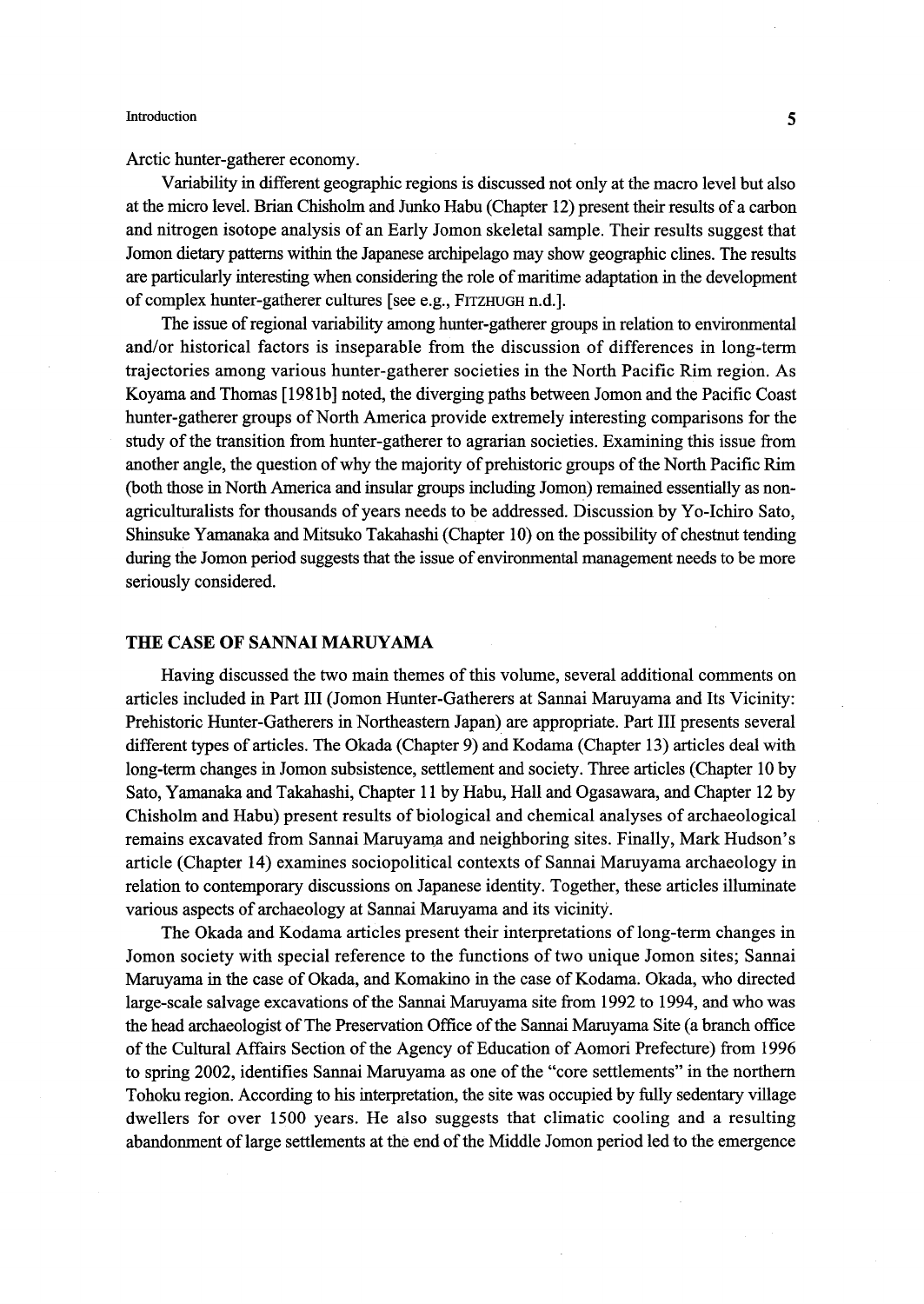of a new type of society in which rituals played a significant role as a mechanism of social integration. Likewise, Kodama, who provides a detailed overview ofthe Late Jomon Komakino stone circle, presents a model of the social significance of constructing large ceremonial stmctures during a period of settlement pattern changes from Middle to Late Jomon. Both of these articles are excellent sources of first-hand information, and their views of long-term changes in Jomon society are representative of perspectives of many other scholars working within the tradition of Japanese archaeology. At the same time, exclusively inductive reasoning and the lack of middle range theories that link archaeological data to their inferences will seem very traditional to readers who are accustomed to recent processual and post-processual methods in Anglo-American archaeology.

Regarding the nature and function of the Sannai Maruyama site, Habu [2002, n.d.] has presented a model that is radically different from that of Okada. Her examination of changes in three kinds of archaeological data from Sannai Maruyama (numbers of pit-dwellings, size of pit-dwellings, and lithic assemblage characteristics) suggests significant changes over the 1500 years of site occupation. Based on these analyses, Habu suggests that the Sannai Maruyama site represents a palimpsest of multiple occupations over a long period, each of which was characterized by a different subsistence-settlement system. Specifically, she suggests that the "life-history" of the site can be divided into five different periods. Data from some of these periods show patterns similar to residential bases of collectors who move their residential bases seasonally, while data from other periods suggest the possibility that it served as a special purpose site. There is no clear evidence for full sedentism during any of these periods [see e.g., HABU 2002, n.d.; HABU et al. 2001].

In order to examine the validity of the two opposing models, examination of various lines of evidence will be required [HABu et aL 2001]. In particular, examination of the regional settlement system of which the site was a component, as well as intra-site spatial analyses, will be indispensable. Needless to say, results of analyses in archaeometry and other archaeological sciences can shed new light on subsistence, settlement and cultural landscapes of Sannai Maruyama residents. In this regard, Chapters 1O (Sato, Yamanaka and Takahashi), 1 1 (Habu, Hali and Ogasawara) and 12 (Chisholm and Habu) in this volume provide useful infbrmation to infer subsistence, diet and production/exchange systems at Sannai Maruyama and its neighboring areas, even though their results are all still preliminary.

 Finally, Hudson's article on the relationship between Jomon archaeology and Japanese national identity illustrates the complex sociopolitical milieu that affects our interpretations of archaeological data. Using the case of Sannai Maruyama as an example, Hudson illustrates how both public discussions and academic discourse on the Jomon people can be influenced by the assumption that they are ancestors of modern Japanese. This is an important point to make, given the fact that the media coverage of Sannai Maruyama had escalated to a level that was described as "Sannai Maruyama fever [HABu and FAwcETT 1999]." As social scientists, archaeologists have a responsibility to determine the limits of the inferences that they make, even though by nature archaeological interpretation is to a certain extent subjective [KOHL and FAwcETT 1995; TRiGGER 19951. In this regard, the Hudson article provides archaeologists with an opportunity to rethink the implications of their research in the context of contemporary society (for discussions on the sociopolitical contexts that surround the archaeology of Sannai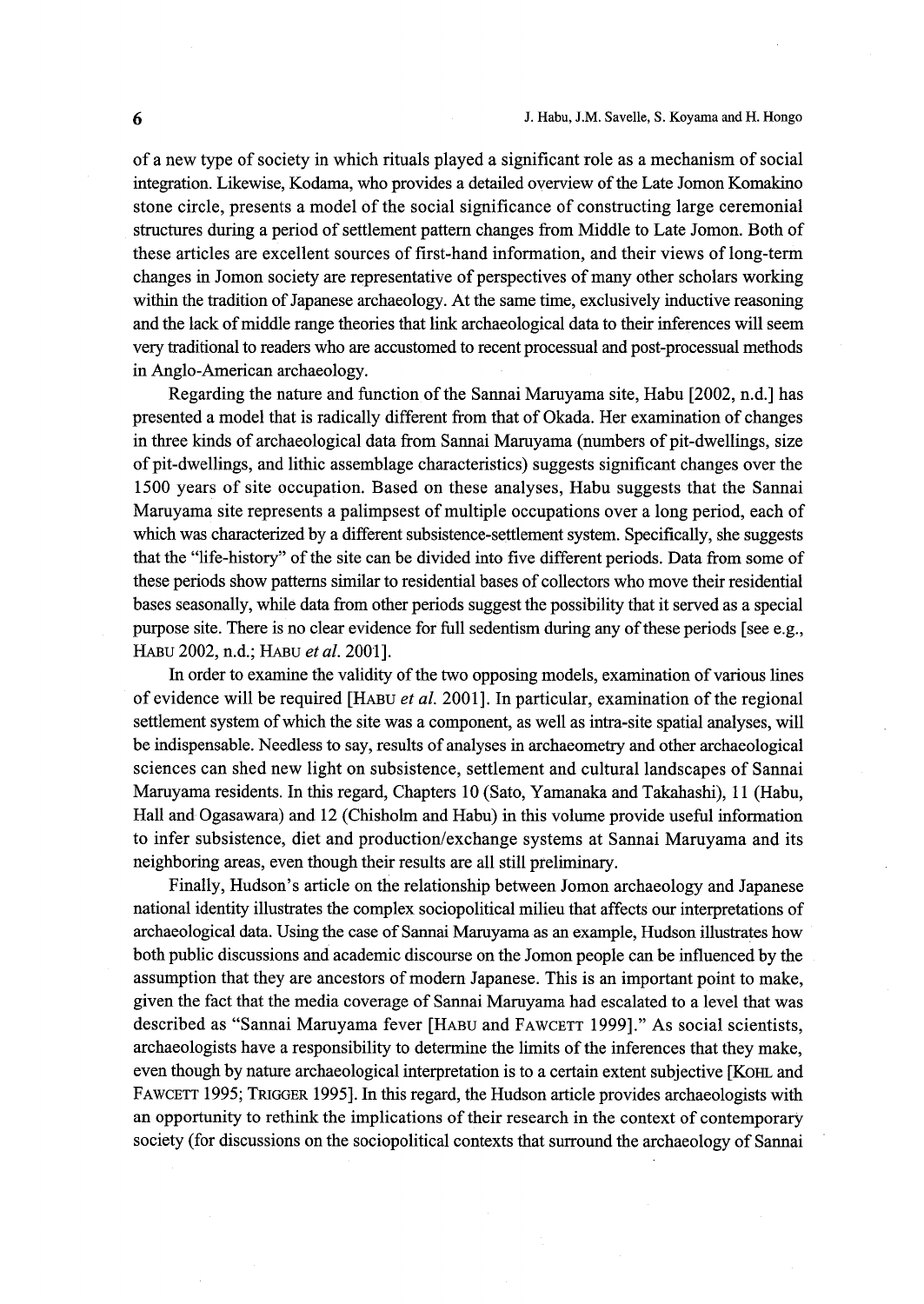Maruyama, see also HABU and FAWCETT [1999]).

### **SUMMARY**

 In summary, this volume brings together articles that represent current theoretical and methodological approaches to the study of hunter-gatherers of the North Pacific Rim. Particular emphasis is on archaeological studies of prehistoric hunter-gatherers in this region. Themes shared by these articles center on the issue of the causes of, and conditions underlying, the development and maintenance of complex hunter-gatherer societies, an issue that is becoming increasingly central to our understanding of the wide spectrum of prehistoric and ethnographically documented hunter-gatherers. This volume also provides case studies on hunter-gatherers from various parts of the North Pacific Rim, and these will be useful for comparative studies at the global level. In particular, we believe that providing first hand information on geographic areas that are underrepresented in the English literature is important. Accordingly, a group of articles on the archaeology of the Sannai Maruyama site, a large Jomon settlement dated to the Early and Middle Jomon periods, are included in this volume. While there are differences in theoretical fiamewotks between different academic traditions in the various papers, we nevertheless hope that this volume will contribute to the integration of recent results of Jomon archaeology into the discussion of hunter-gatherer archaeology in the English anthropological and archaeological iiterature.

## ACKNNOWLEDGMENTS

We would like to thank Ken Ames, Ben Fitzhugh and Kimio Suzuki for their comments on an earlier version of this introdnction. It has also benefited greatly from discussions with Jolm Matsunaga, whose comments on the concept of social complexity assisted us in putting together the second section. Any errors, of course, are ours.

#### BIBLIOGRAPHY

ARNoLD, Jeanne E.

1996 Archaeology of complex hunter-gatherers. Journal of Archaeological Method and Theory 3(2): 77-126.

BINFoRD, Lewis R.

- 1980 Willow smoke and dogs' tails. American Antiguity 45(1): 4-20.
- 1982 The archaeology of place. Journal of Anthropological Archaeology 1(1): 5-31.
- FITzHuGH, Ben
	- 2002 The origins of maritime hunter-gatherers in the North Pacific: a view from Kodiak Island. In Shiro Sakaki (ed.), New Perspectives on the Study of Prehistoric Hunter-Gatherer Cultures. Senri Ethnological Reports 30. Osaka: National Museum of Ethnology. pp. 49-82. (In Japanese)
	- n.d. The Evolution of Complex Hunter-Gatherers: Archaeological Evidence from the North Pacific. A volume in the series Interdisciplinary Contributions to Archaeology edited by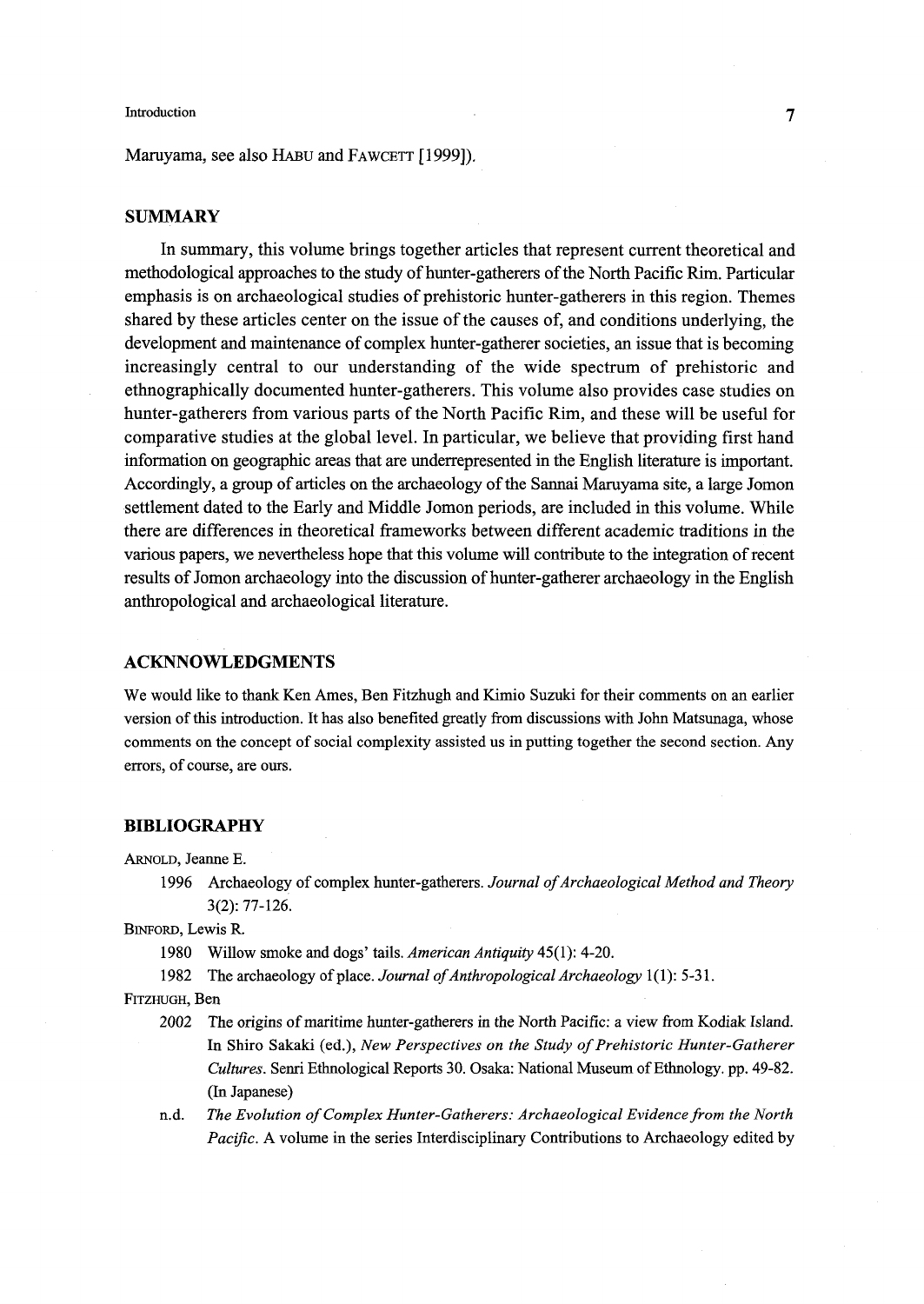Michael Jochim. New York: Kluwer-Plenum. (In press)

HABU, Junko

- A life-history of the Sannai Maruyama site: changes in site function, residential mobility 2002 and cultural landscape. In Shiro Sasaki (ed.), New Perspectives on the Study of Prehistoric Hunter-Gatherer Cultures. Senri Ethnological Reports 30. Osaka: National Museum of Ethnology. pp.161-183. (In Japanese)
- n.d. Ancient Jomon of Japan. Cambridge: Cambridge University Press. (In press)

HABU, Junko and Clare FAWCETT

1999 Jomon archaeology and the representation of Japanese origins. Antiquity 73:587-593.

- HABU. Junko and Ben FITZHUGH
	- 2002 Introduction. In Ben Fitzhugh and Junko Habu (eds.), Beyond Foraging and Collecting: Evolutionary Change in Hunter-Gatherer Settlement Systems. New York: Kluwer-Plenum Publishing Corporation. pp. 1-11.

HABU, Junko, Minkoo KIM, Mio KATAYAMA and Hajime KOMIYA

- 2001 Jomon subsistence-settlement systems at the Sannai Maruyama site. Bulletin of the Indo-Pacific Prehistory Association 21: 9-21.
- KOHL, Philip L. and Clare FAWCETT
	- 1995 Archaeology in the service of the state: theoretical considerations. In Philip L. Kohl and Clare Fawcett (eds.), Nationalism, Politics, and the Practice of Archaeology. Cambridge: Cambridge University Press. pp. 3-18.

KOYAMA, Shuzo and David Hurst THOMAS

- 1981a (eds.) Affluent Foragers: Pacific Coasts East and West. Senri Ethnological Studies 9. Osaka: National Museum of Ethnology.
- 1981b Introduction. In Shuzo Koyama and David H. Thomas (eds.), Affluent Foragers: Pacific Coasts East and West. Senri Ethnological Studies 9. Osaka: National Museum of Ethnology. pp. 1-12.

MATSON, R. G. and Gary COUPLAND

1995 The Prehistory of the Northwest Coast. San Diego: Academic Press.

MCGUIRE, Randall H.

1983 Breaking down complexity: inequality and heterogeneity. Advances in Archaeological Method and Theory 6: 91-142.

PRICE, T. Douglas

2002 Afterword: beyond foraging and collecting: Retrospect and prospect. In Ben Fitzhugh and Junko Habu (eds.), Beyond Foraging and Collecting: Evolutionary Change in Hunter-Gatherer Settlement Systems. New York: Kluwer-Plenum Publishing Corporation. pp. 413-425.

PRICE, T. Douglas and James A. BROWN

1985a Aspects of hunter-gatherer complexity. In Price, T. Douglas, and James A. Brown (eds.), Prehistoric Hunter-Gatherers: The Emergence of Cultural Complexity. Orlando: Academic Press. pp. 3-20.

PRICE, T. Douglas and James A. BROWN (eds.)

1985b Prehistoric Hunter-Gatherers: The Emergence of Cultural Complexity. Orlando: Academic Press.